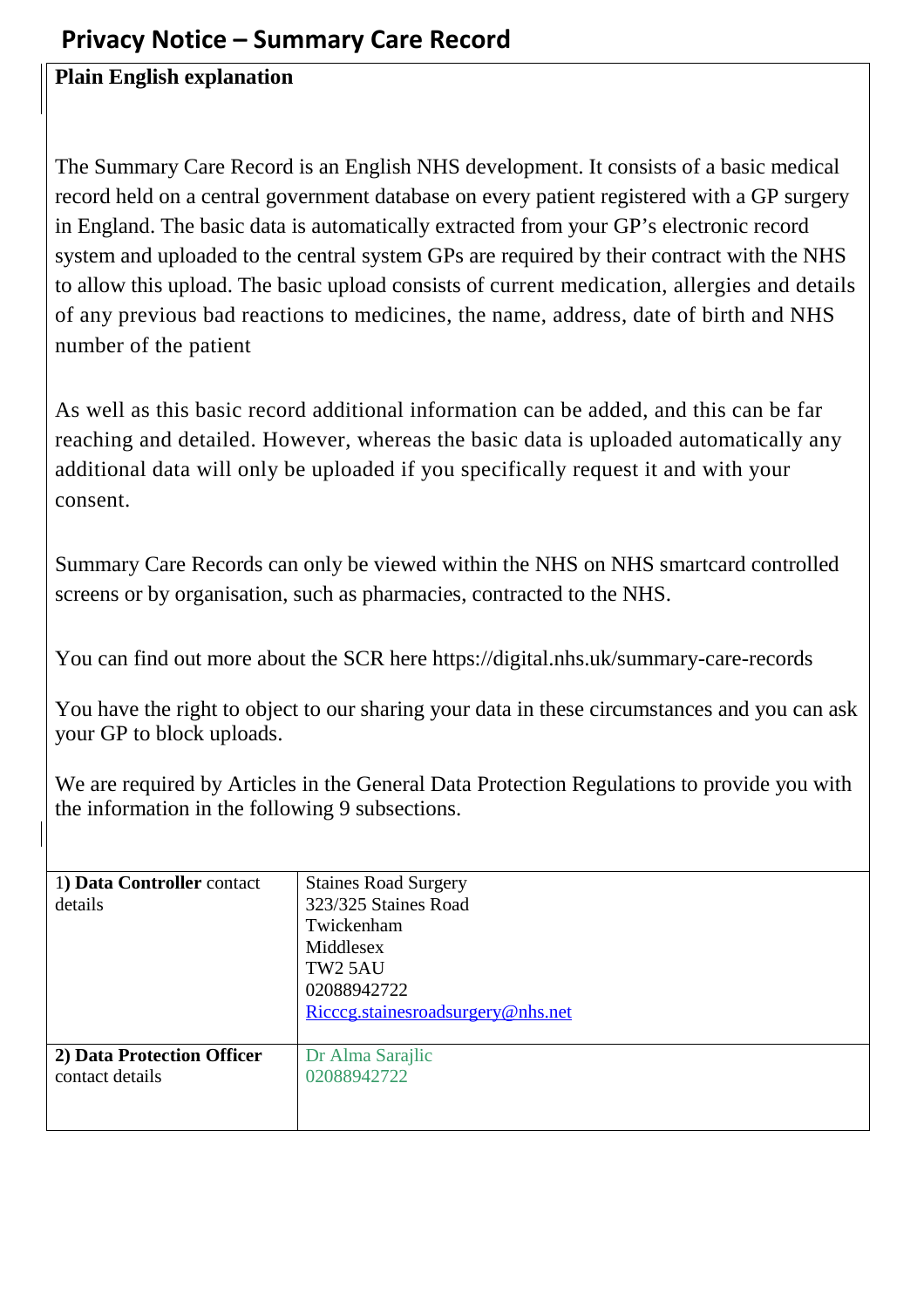## **Privacy Notice – Summary Care Record**

| 3) <b>Purpose</b> of the processing                          | Upload of basic and detailed additional SCR data                                                                                                       |
|--------------------------------------------------------------|--------------------------------------------------------------------------------------------------------------------------------------------------------|
|                                                              |                                                                                                                                                        |
|                                                              |                                                                                                                                                        |
|                                                              |                                                                                                                                                        |
|                                                              |                                                                                                                                                        |
|                                                              |                                                                                                                                                        |
|                                                              |                                                                                                                                                        |
|                                                              |                                                                                                                                                        |
|                                                              |                                                                                                                                                        |
| 4) Lawful basis for                                          | The processing of personal data in the delivery of direct care and for                                                                                 |
| processing                                                   | providers' administrative purposes in this surgery and in support of direct                                                                            |
|                                                              | care elsewhere is supported under the following Article 6 and 9 conditions                                                                             |
|                                                              | of the GDPR:                                                                                                                                           |
|                                                              |                                                                                                                                                        |
|                                                              | Article $6(1)(e)$ ' necessary for the performance of a task carried                                                                                    |
|                                                              | out in the public interest or in the exercise of official authority'.                                                                                  |
|                                                              | Article $9(2)(h)$ 'necessary for the purposes of preventative or                                                                                       |
|                                                              | occupational medicine for the assessment of the working capacity                                                                                       |
|                                                              | of the employee, medical diagnosis, the provision of health or                                                                                         |
|                                                              | social care or treatment or the management of health or social                                                                                         |
|                                                              | care systems and services"                                                                                                                             |
|                                                              |                                                                                                                                                        |
|                                                              | We will also recognise your rights established under UK case law                                                                                       |
|                                                              | collectively known as the "Common Law Duty of Confidentiality"*                                                                                        |
| 5) Recipient or categories of<br>recipients of the processed | The data will be shared with Health and care professionals and support<br>staff in this surgery and at hospitals, diagnostic and treatment centres who |
| data                                                         | contribute to your personal care. [if possible list actual named sites such                                                                            |
|                                                              | as local hospital $(x)$ name]                                                                                                                          |
| 6) Rights to object                                          | You have the right to object to some or all the information being                                                                                      |
|                                                              | processed under Article 21. Please_contact the Data Controller or the                                                                                  |
|                                                              | practice. You should be aware that this is a right to raise an objection, that                                                                         |
|                                                              | is not the same as having an absolute right to have your wishes granted in                                                                             |
|                                                              | every circumstance                                                                                                                                     |
| 7) Right to access and<br>correct                            | You have the right to access the data that is being shared and have any<br>inaccuracies corrected. There is no right to have accurate medical records  |
|                                                              | deleted except when ordered by a court of Law.                                                                                                         |
| 8) Retention period                                          | The data will be retained in line with the law and national guidance.                                                                                  |
|                                                              | https://digital.nhs.uk/article/1202/Records-Management-Code-of-Practice-for-                                                                           |
|                                                              | Health-and-Social-Care-2016                                                                                                                            |
|                                                              | or speak to the practice.                                                                                                                              |
|                                                              |                                                                                                                                                        |
| 9) Right to Complain.                                        | You have the right to complain to the Information Commissioner's                                                                                       |
|                                                              | Office, you can use this link https://ico.org.uk/global/contact-us/                                                                                    |
|                                                              | or calling their helpline Tel: 0303 123 1113 (local rate) or 01625 545 745                                                                             |
|                                                              | (national rate)                                                                                                                                        |
|                                                              |                                                                                                                                                        |
|                                                              |                                                                                                                                                        |
|                                                              | There are National Offices for Scotland, Northern Ireland and Wales, (see                                                                              |
|                                                              | ICO website)                                                                                                                                           |

\* "Common Law Duty of Confidentiality", common law is not written out in one document like an Act of Parliament. It is a form of law based on previous court cases decided by judges; hence, it is also referred to as